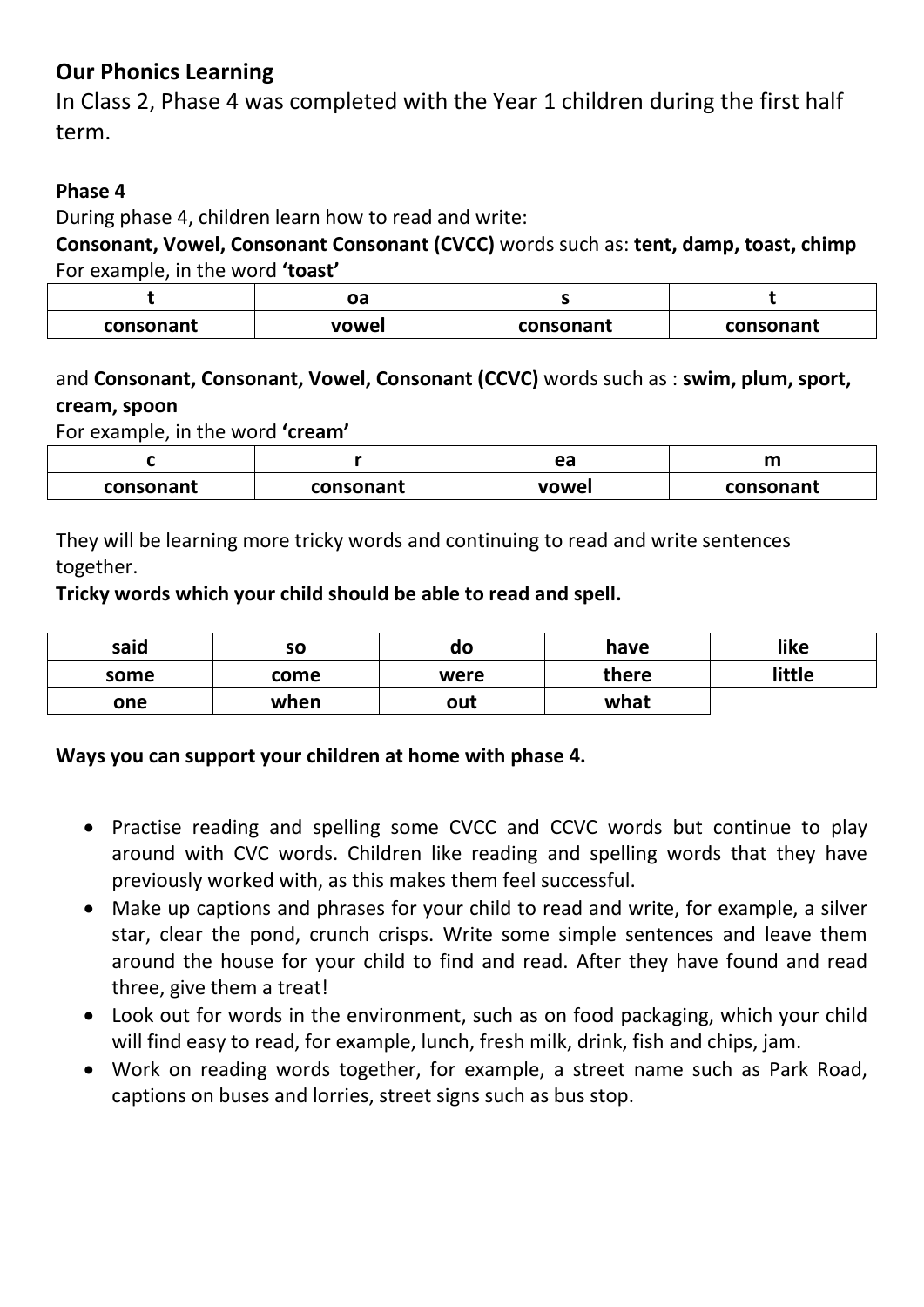### **Phase 5**

In Phase 5 the children will learn that most sounds (phonemes) can be spelled in more than one way. For example, the **f** sound can be written as **f** as in fan or **ff** as in puff or **ph** as in photo.

In Class 2 from November  $4<sup>th</sup>$ - December 18<sup>th</sup> 2015 we are covering the following sounds and tricky words from phase 5.

| Phoneme      | <b>Examples</b>                               |
|--------------|-----------------------------------------------|
| Long vowel a | ay as in day, ai as in rain, a-e as in make   |
| Long vowel e | ea as in eat, ee as in weed, e-e as in these  |
| Long vowel i | ie as in tie, igh as in night, i-e as in like |
| Long vowel o | o-e as in home, oa as in boat                 |
| Long vowel u | ue as in blue, oo as in moon, u-e as in rule  |
| aw           | as in saw, as in for                          |
| wh           | as in when, as in wood                        |
| ph           | as in <b>photo</b> , f as in fort             |
| ou           | as in out, ow as in cow                       |
| au           | as in Paul, or as in for and aw as in saw     |
| ir           | as in girl, ur as in fur                      |

#### **Read /write - tricky words**

| Mr.    | Mrs.   | people | oh        | said  |
|--------|--------|--------|-----------|-------|
| come   | have   | like   | <b>SO</b> | our   |
| called | looked | asked  | there     | their |
| were   |        |        |           |       |

#### **Days of the week**

| <b>Monday</b> | Wednesday       | <b>Friday</b>   | <b>Sunday</b> |
|---------------|-----------------|-----------------|---------------|
| Tuesday       | <b>Thursday</b> | <b>Saturday</b> |               |

There are many Phonic games for children to access on the computer. [www.phonicsplay.co.uk](http://www.phonicsplay.co.uk/) [www.lettersandsounds.com](http://www.lettersandsounds.com/) [www.twinkl.co.uk](http://www.twinkl.co.uk/) [http://www.oxfordowl.co.uk/home/reading-owl/expert-help/the-year-1-phonics](http://www.oxfordowl.co.uk/home/reading-owl/expert-help/the-year-1-phonics-screening-check)[screening-check](http://www.oxfordowl.co.uk/home/reading-owl/expert-help/the-year-1-phonics-screening-check) (For Parents)